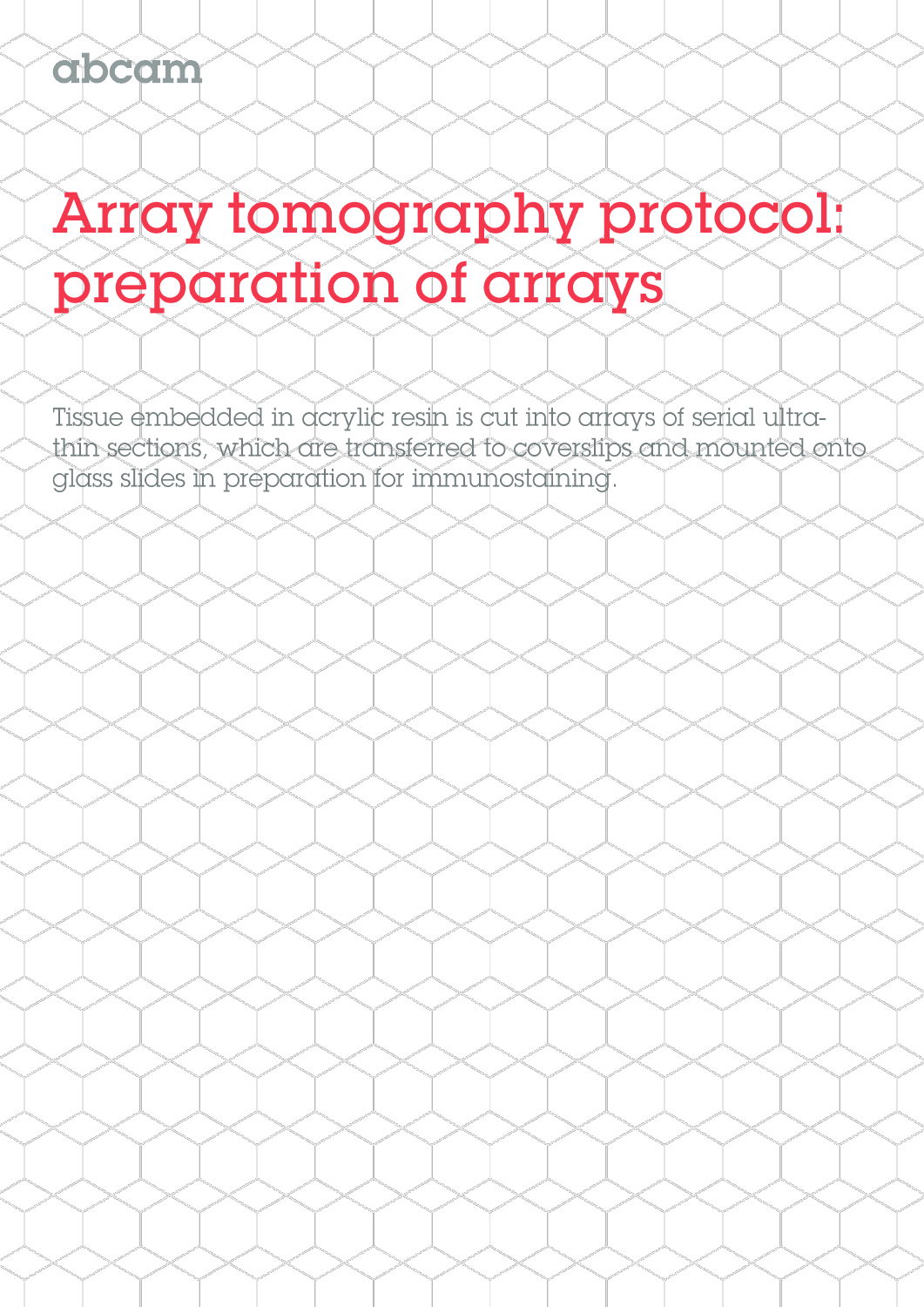# abcam

Array tomography protocol: preparation of arrays

## **Coverslip preparation**

- 1. Place coverslips into a staining rack (ensure coverslips are clean and dry before use).
- 2. Prepare subbing solution by dissolving 1.5 g gelatin in 290 mL ultrapure water and heating to <60°C. Do not overheat. Dissolve 0.15 g chromium potassium sulfate in 10 ml ultrapure water. Combine the two solutions, filter and pour into a staining dish. Use fresh.
- 3. Immerse the coverslips in the subbing solution for 30–60 s, with gentle agitation.
- 4. Remove coverslips and drain off excess liquid. Leave in a dust-free place until dry.
- 5. The dry, subbed coverslips are stored in dust-free boxes until they are needed.

*If the coverslips will be used for more than four antibody elutions, they should be carbon-coated using a carbon-evaporator. Carbon-coating will ensure better adhesion of the sections to the coverslips. Aim for a light grey color. After carboncoating, coverslips are very hydrophobic so leave them several days before use.* 

#### **Preparation of arrays**

- 1. Trim the block around the tissue to form a pyramid with a small trapezoid-shaped blockface. The trapezoid-shaped blockface is most effective when it has a width of 1 mm or less and its width is greater than its height (Figure 2A).
- 2. Cut semi-thin sections until you reach the tissue. Trim the block again at this point to ensure that the blockface has not become too large and the leading and trailing edge remain parallel. The Cryotrim 45 diamond knife is very good for this purpose.
- 3. Using a paint brush, apply diluted Weldwood contact cement (dilute with xylene~1:2) to the leading and trailing sides of the block pyramid. Blot away any excess glue with a tissue.
- 4. Fill the knife boat of the Jumbo Histo diamond knife with water and insert a coverslip. A stainless steel rod helps prevent the water from receding (Figure 2B).

*Carbon-coated coverslips are more hydrophobic so if using these add 0.005% Tween-20 to the water in the knife boat. Keep the water level lower to avoid it jumping onto the blockface. The Tween-20 may dissolve the glue causing ribbon breakage. If this occurs decrease Tween concentration by adding a few drops of water to the knife boat and /or add two coats of glue to the sides of the blockface.*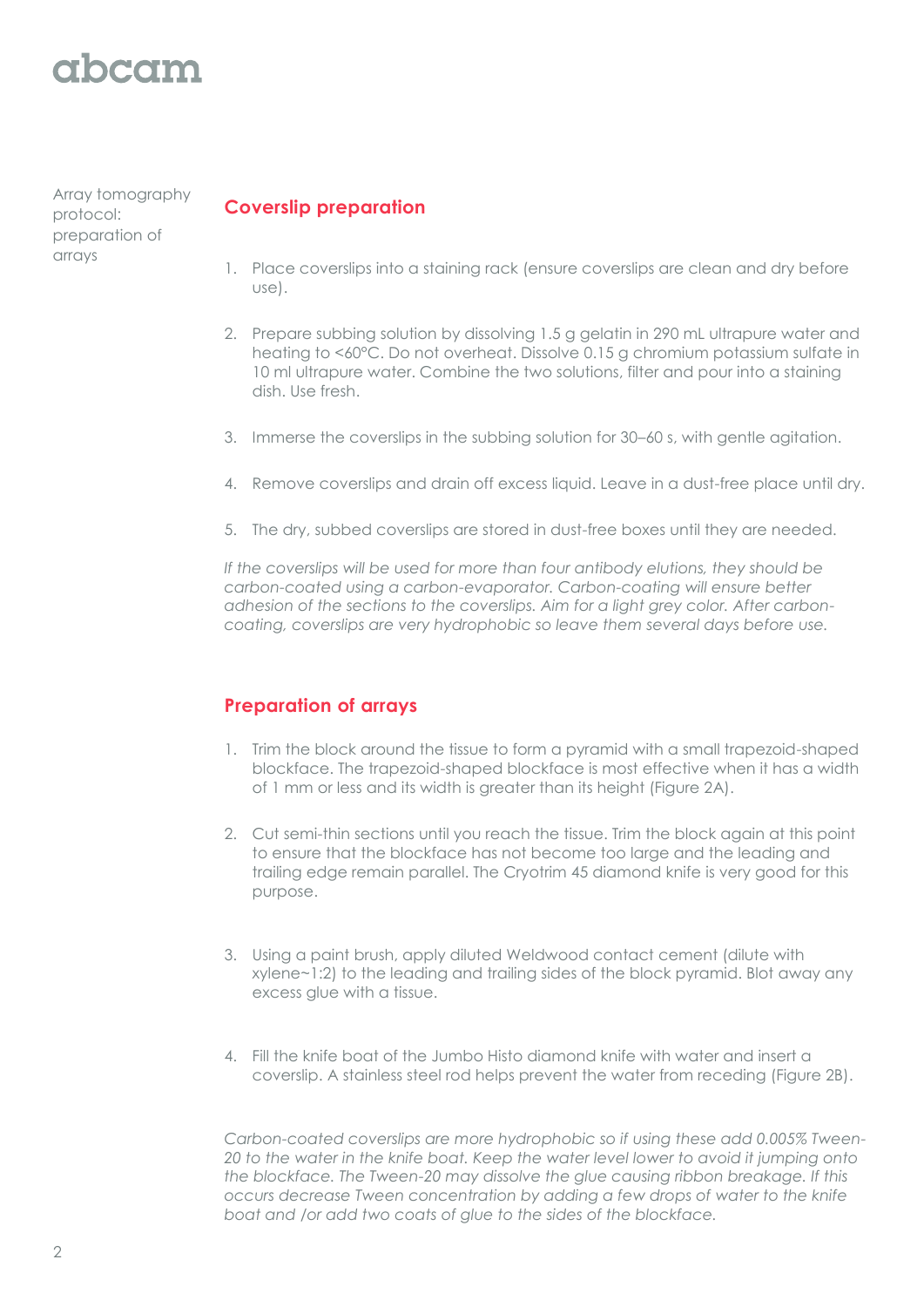- 5. After the glue has dried (~2 min), start cutting ribbons of serial sections (60–200 nm) with the Jumbo Histo diamond knife. Thinner sections will adhere better to the coverslip.
- 6. When the desired length of the ribbon is achieved, carefully detach it from the knife edge using an eyelash probe. Remove the stainless steel rod and gently push the ribbon towards the coverslip so that the edge of the ribbon touches the glass at the interface of the glass and the water. The edge of the ribbon will then stick to the coverslip.
- 7. Using a syringe, slowly lower the water level in the knife boat until the entire ribbon sticks to the coverslip. Take out the coverslip. The position of the ribbon can be indicated using a permanent marker (but only mark the opposite side of the coverslip to the sections).
- 8. Lay the coverslips flat to dry before placing them on a slide warmer (~55°C) for 30 minutes. The coverslips can be stored at room temperature for at least 3 months.



*Figure 1: Sectioning of the embedded tissue. (A) The block is trimmed to form a pyramid with a small trapezoid-shaped blockface. The width of the trapezoid should be 1 mm or less with a width greater than its height. (B) Serial sections of 60–200 mm are cut using the Jumbo Histo diamond knife. The stainless steel rod helps to prevent the water receding.*